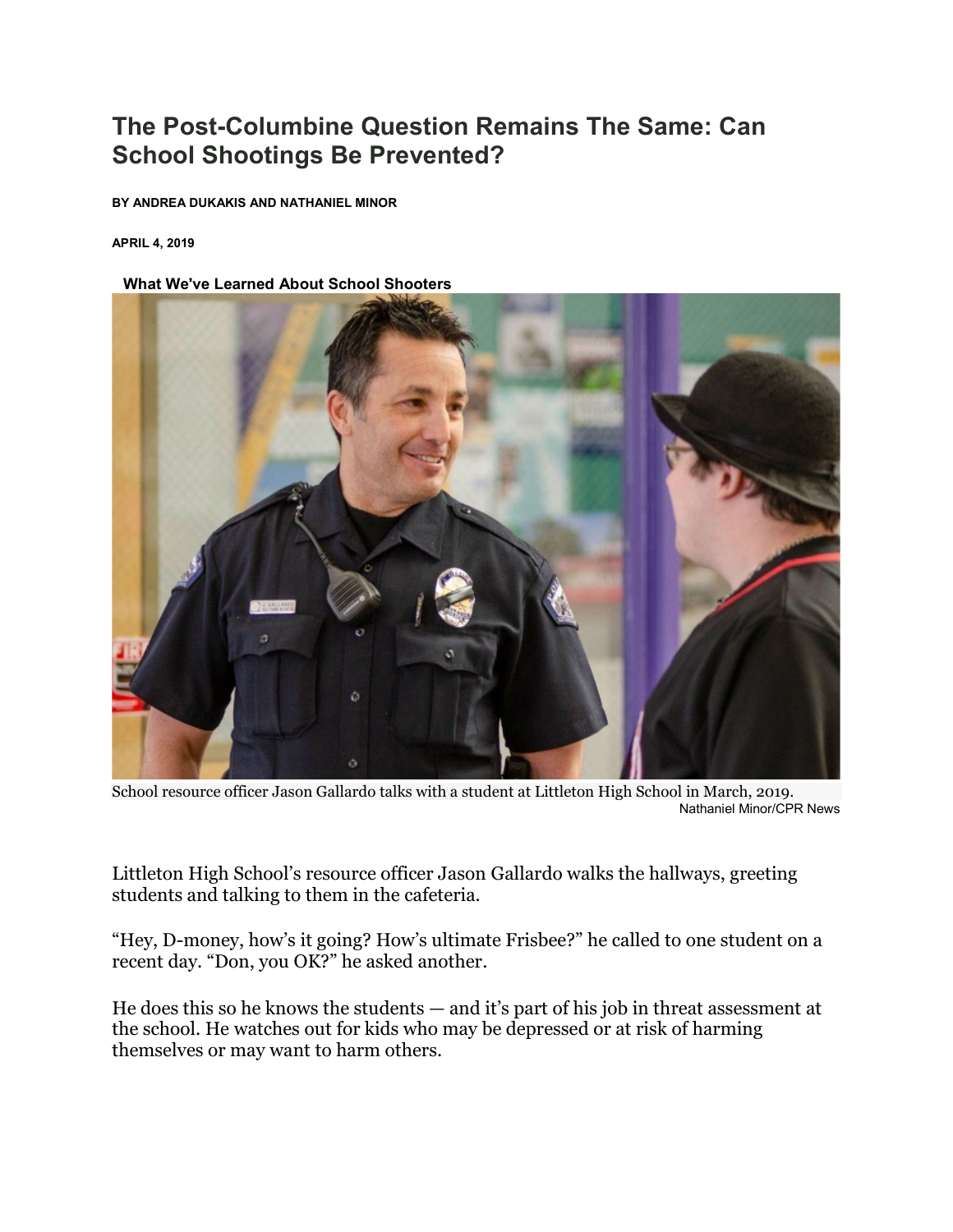It's been 20 years since two students opened fire at Columbine High School in Littleton, killing 12 students and one teacher. Since then, there have been [hundreds of shootings](https://www.washingtonpost.com/graphics/2018/local/school-shootings-database/?utm_term=.c630d07a7cae)  [at U.S. schools.](https://www.washingtonpost.com/graphics/2018/local/school-shootings-database/?utm_term=.c630d07a7cae) Questions that arose in 1999 still remain: how can this be prevented?

Theories abound, from limiting access to guns, hiring more school counselors to more secure buildings. But as school shootings continue to occur, threat assessment teams who work to understand the psychology and behavior of past shooters in order to stop future ones — have gained more attention.

"The nice thing for me is I know in my heart I'm going," Gallardo said. "You will not see me sitting in my car when somebody is getting hurt in there. You won't see me running away. You won't see me hiding. I took this job, I knew that I would be willing to die for a kid."

School resource officers like Gallardo are trained police officers assigned to specific schools. And as more attention has focused on school shootings, their jobs have become more defined.

Their work relies on research from threat assessment specialists around the country: people like John Nicoletti, who is based in Colorado, and was on the scene after the [Columbine attack](https://www.cpr.org/tags/columbine) and the [Aurora Theater Shooting.](https://www.cpr.org/tags/aurora-theater-shooting)

Nicoletti consults with schools in the United States and abroad on how to spot potential threats and stop them. He advises schools to create a vortex — a centralized data collection point — where key people at the school share information. School resource officers are at the center, along with guidance counselors, psychologists and other safety officials.

Officers like Gallardo, who walk school hallways and talk to students, reminds everyone that they're there to keep things safe, Nicoletti said.

"You're broadcasting to students at the school, teachers, administrators, that they need to tell administrators if there's a threat," he said.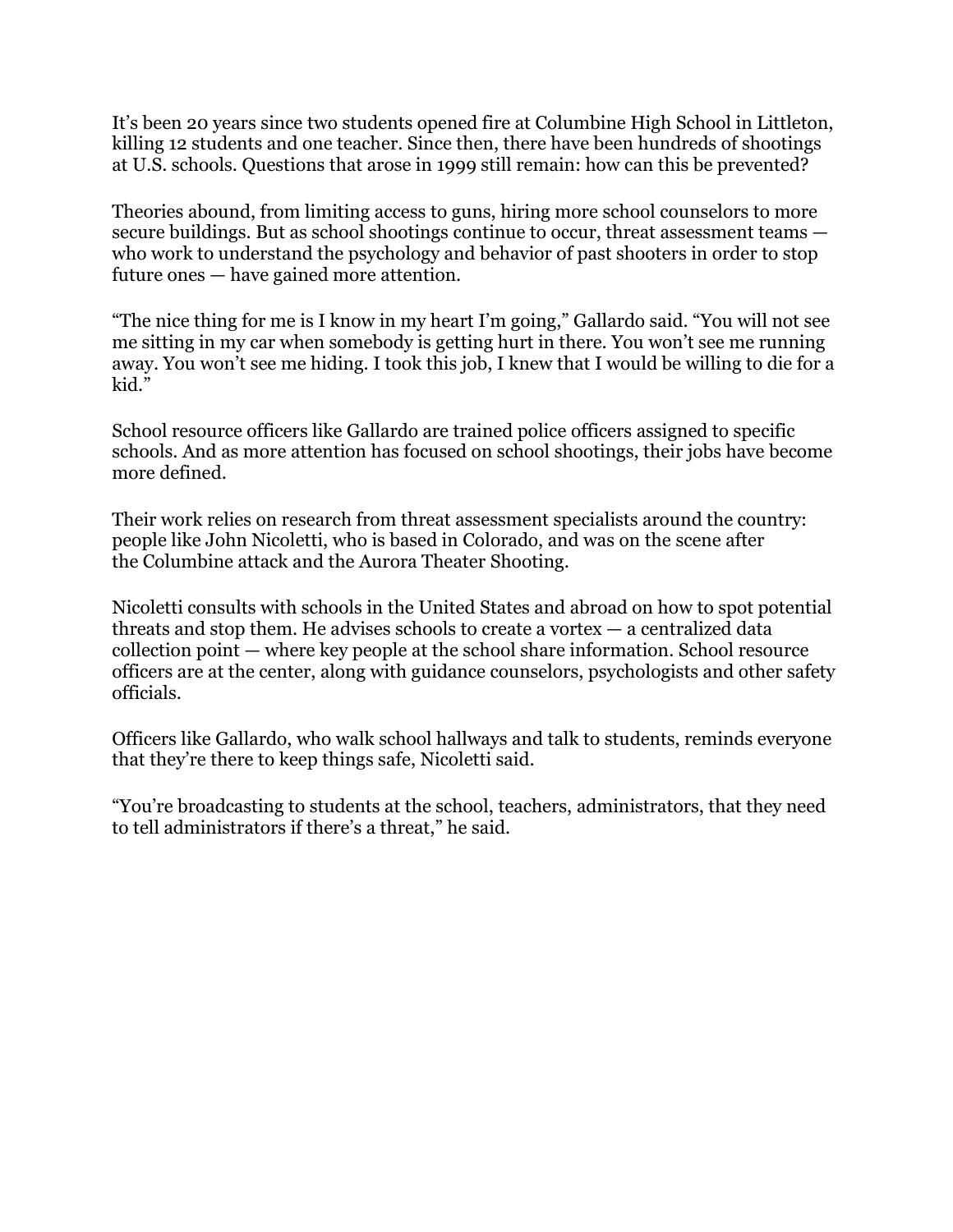

Dr. Peter Langman, clinical director at Kids Peace Hospital poses at his office in Orefield, Pa., Feb. 2, 2009.

Rick Smith/AP Since Columbine, Nicoletti and other psychologists point to specific behaviors to look for in teens who may be potentials threats: Kids considering violence often will write about shooting plots in school papers or on social media.

Occasionally, they'll even tell someone about their plans, said Peter Langman, a psychologist in Allentown, Pennsylvania, who's studied hundreds of school shooters.

"Sometimes the things that they disclose to their peers are very clear and explicit," Langman said. "They will simply announce, 'I'm going to bring a gun to school and kill people.'"

Experts call these kinds of disclosures "leakage."

Langman said anonymous tip lines [like Colorado's Safe2Tell,](https://www.cpr.org/news/story/new-director-appointed-for-colorados-safe2tell-program) which encourages teens to call in if they've heard others talking about a violent plan or seen something in writing, can help head off violence.

"Many potential school shootings are foiled," Langman said. "In many cases, we don't even know the attacks that are being stopped because they don't make the media so they tend to fly under the radar. But they are being stopped."